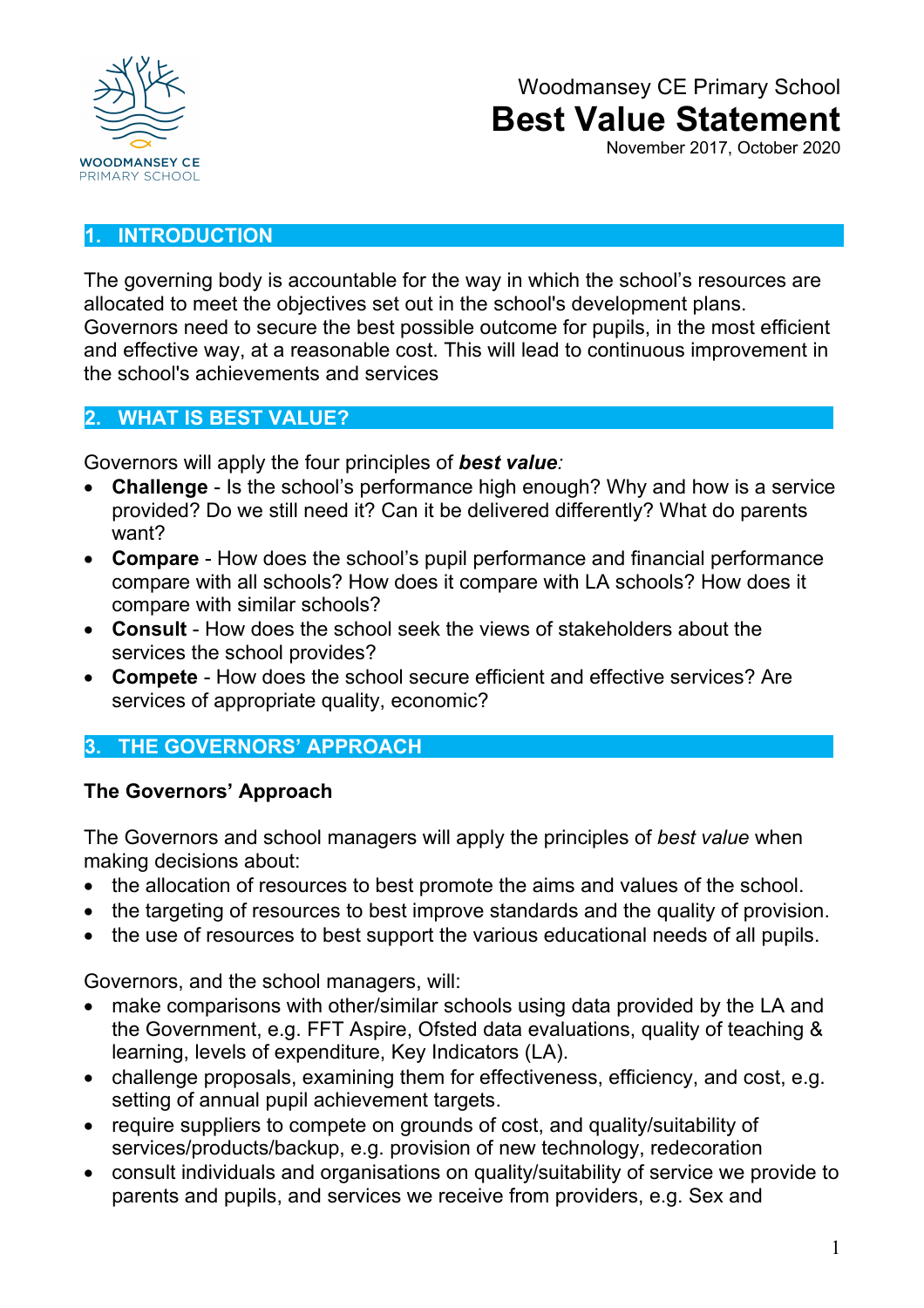

November 2017, October 2020

PRIMARY SCHOOL

Relationships Education, pupil reports, assigned inspector, Ofsted, maintenance consultants.

This will apply in particular to:

- staffing
- use of premises
- use of resources
- quality of teaching
- quality of learning
- purchasing
- pupils' welfare
- health and safety

Governors and school managers:

- will not waste time and resources on investigating minor areas where few improvements can be achieved
- will not waste time and resources to make minor savings in costs
- will not waste time and resources by seeking tenders for minor supplies and services

The pursuit of minor improvements or savings is not cost effective if the administration involves substantial time or costs. Time wasted on minor improvements or savings can also distract management from more important or valuable areas.

### *Staffing*

Governors and school managers will deploy staff to provide best value in terms of quality of teaching, quality of learning, adult-pupil ratio, and curriculum management.

#### *Use of Premises*

Governors and school managers will consider the allocation and use of teaching areas, support areas and communal areas, to provide the best environment for teaching & learning, for support services, and for communal access to central resources, e.g. the library.

#### *Use of Resources*

Governors and school managers will deploy equipment, materials and services to provide pupils and staff with resources which support quality of teaching and quality of learning.

### *Teaching*

Governors and school managers will review the quality of curriculum provision and quality of teaching, to provide parents and pupils with: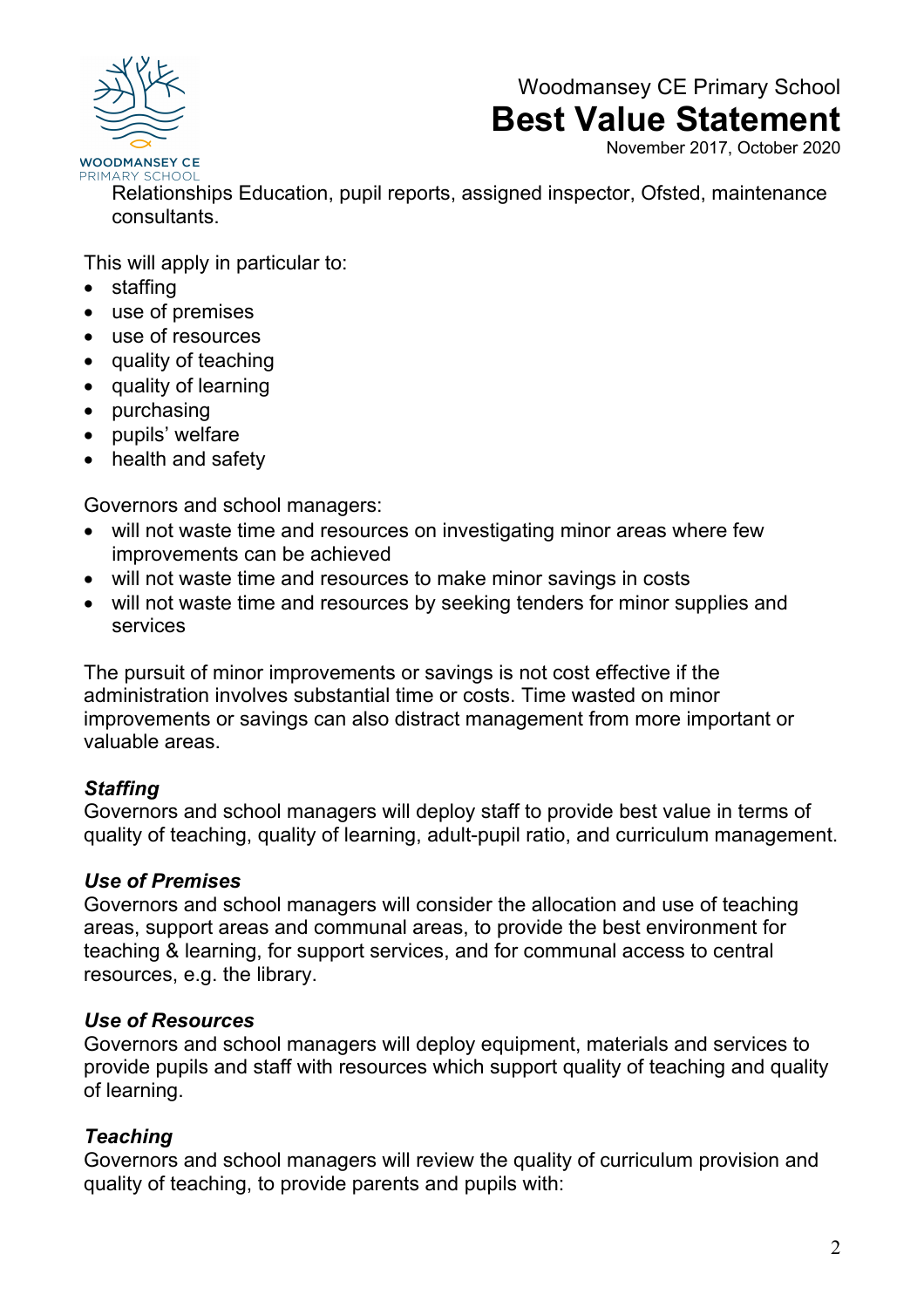

November 2017, October 2020

- a curriculum which meets the requirements of the National Curriculum, a progressive curriculum which is planned to best serve the pupils of this school and the LA Agreed RE Syllabus.
- teaching which builds on previous learning and has high expectations of children's achievement.

### *Learning*

Governors and school managers will review the quality of children's learning, by cohort, class and specific group characteristics, to provide teaching which enables children to achieve nationally expected progress.

## *Purchasing*

Governors and school managers will develop procedures for assessing need, and obtaining goods and services which provide "best value" in terms of suitability, efficiency, time, and cost. Measures already in place include:

- competitive tendering procedures (e.g. for goods and services above £5,000)
- procedures for accepting "best value" quotes, which are not necessarily the cheapest (e.g. suitability for purpose and quality of workmanship)
- procedures which minimise office time by the purchase of goods or services under £1000 direct from known, reliable suppliers (e.g. stationery, small equipment)

## *Pupils' Welfare*

Governors and school managers will review the quality of the school environment and the school ethos, in order to provide a supportive environment conducive to learning and recreation.

## *Health & Safety*

Governors and school managers will review the quality of the school environment and equipment, carrying out risk assessments where appropriate, in order to provide a safe working environment for pupils, staff and visitors.

## **4. MONITORING**

## **Monitoring**

These areas will be monitored for best value by:

- 1. In-house monitoring by the Executive Headteacher, Head of School and curriculum managers, e.g. classroom practice, work sampling
- 2. Regular review meetings between the Senior Managers and Curriculum Managers and teachers
- 3. Annual Appraisal Reviews
- 4. Annual Budget Planning
- 5. Monthly financial review
- 6. Visits by the School Improvement Partner and LA Finance Officer.